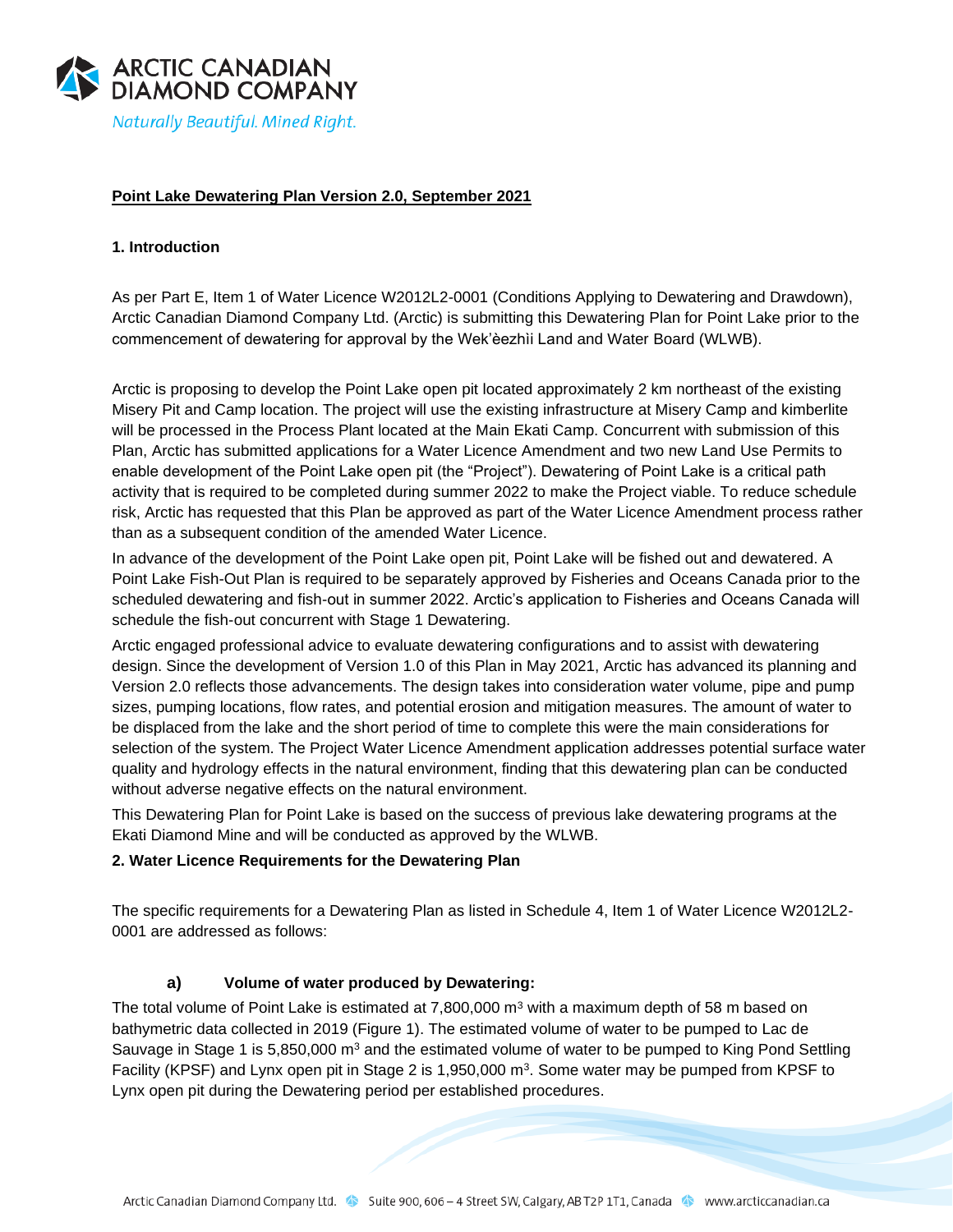



*Figure 1. Point Lake Bathymetry* 

# **b) A schedule for Dewatering and maximum pump rates:**

Dewatering of Point Lake is a critical path Project activity that is scheduled for summer 2022.

The schedule plans to remove the water from Point Lake after 2022 spring freshet. The pumps and barges are planned to be placed on the lake ice prior to freshet. Pumping is expected to begin mid-June and will be conducted in two stages. Stage 1 will continue until the threshold for total suspended solids (TSS) in the pumped water is reached (anticipated to be approximately 80 days, see Section 3 below). This is anticipated to represent approximately the upper 40 m of the lake. During Stage 1 pumping, water will be pumped to Lac du Sauvage. Stage 2 will be the pumping of the lower portion of Point Lake to KPSF and Lynx open pit. Stage 2 pumping will proceed until the lake is dewatered (anticipated to be approximately an additional 30 days). Water may be pumped from KPSF to Lynx open pit during the Dewatering period for operational reasons. The pipeline routes are illustrated on Figure 2. There are two alternative pipeline routes around the Misery site to Lynx open pit and the selection of a preferred route is to be based on operational preference as there is no difference in environmental protection.

The approach to dewatering consists of barge-mounted pumps anchored over the deepest part of the lake. The barge-based pumps will pump from the lake to the pumping destination (i.e., Lac du Sauvage, Lynx open pit or KPSF) It is likely that four barge-mounted pumps will be used, 3 in operation and one spare. The total pumping rate is estimated to average approximately 3,000 m<sup>3</sup>/hour with a maximum of 3,500 m<sup>3</sup>/hr. These is pumping rates apply to both Stage 1 and Stage 2.

Dewatering is scheduled to be complete by September 30, 2022.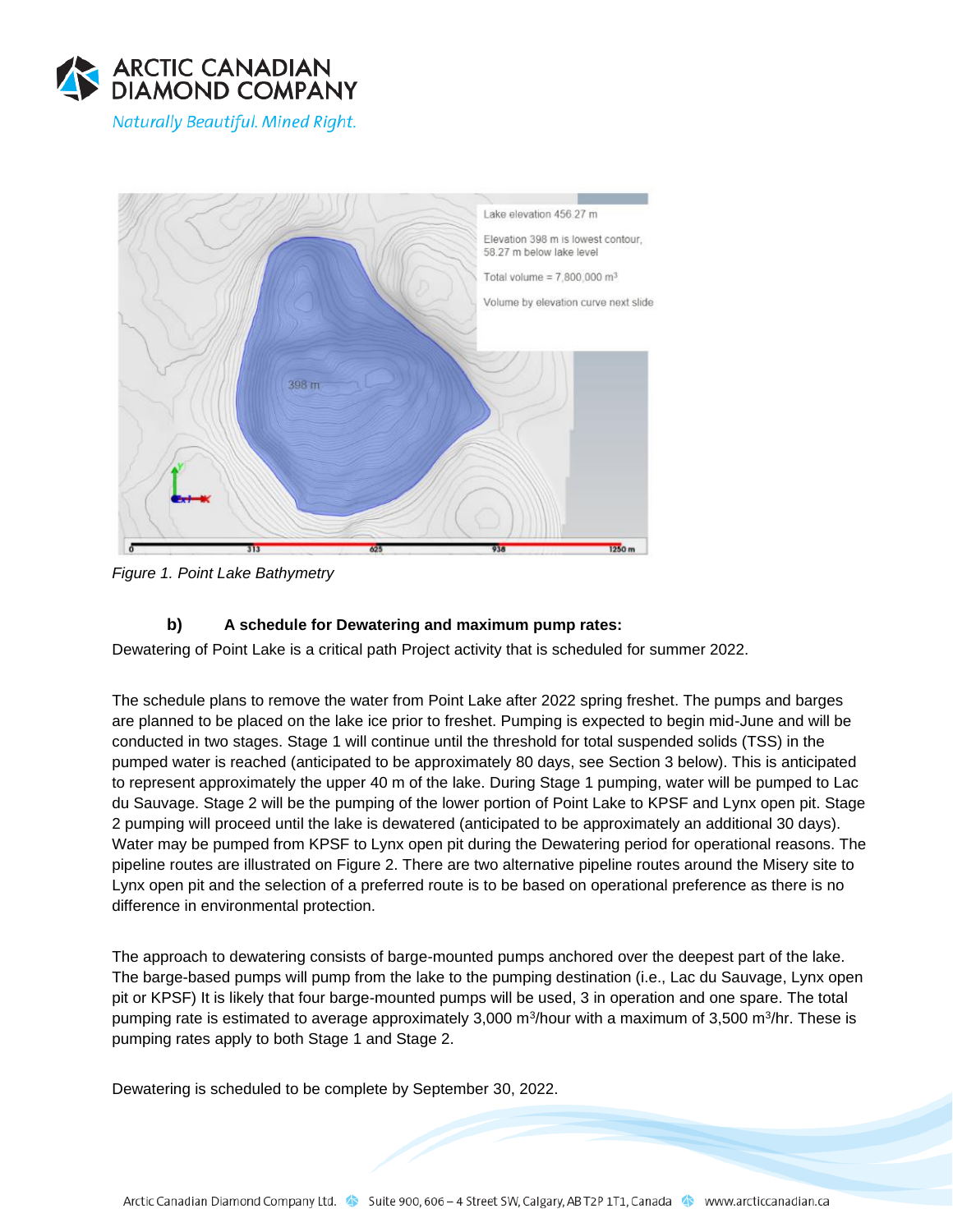

The pipelines along the Point Lake access road and the Lac du Sauvage Road (formerly Jay Road) will be removed at the completion of dewatering, prioritizing retrieval of the pipeline east of Point Lake as soon as reasonably achievable after completion of Stage 1 pumping. The lake pumps and barge will be removed once mining has reached a level that enables safe and efficient retrieval.



*Figure 2. Pipeline Routes*

## **c) Pumping methods including locations of intake and outflow structures:**

The pumping and pipeline configuration, including intake locations, is described in item b above.

All pumps will be powered by an onsite diesel generator, which will be a portable power plant housed in a trailer with a double walled on-board fuel tank. The area will be visually inspected during refueling operations. Fuel will be trucked to the site from Misery using the existing fuel truck fleet.

Barge-mounted pumps will be equipped with appropriately sized fish screens as required in the Water Licence.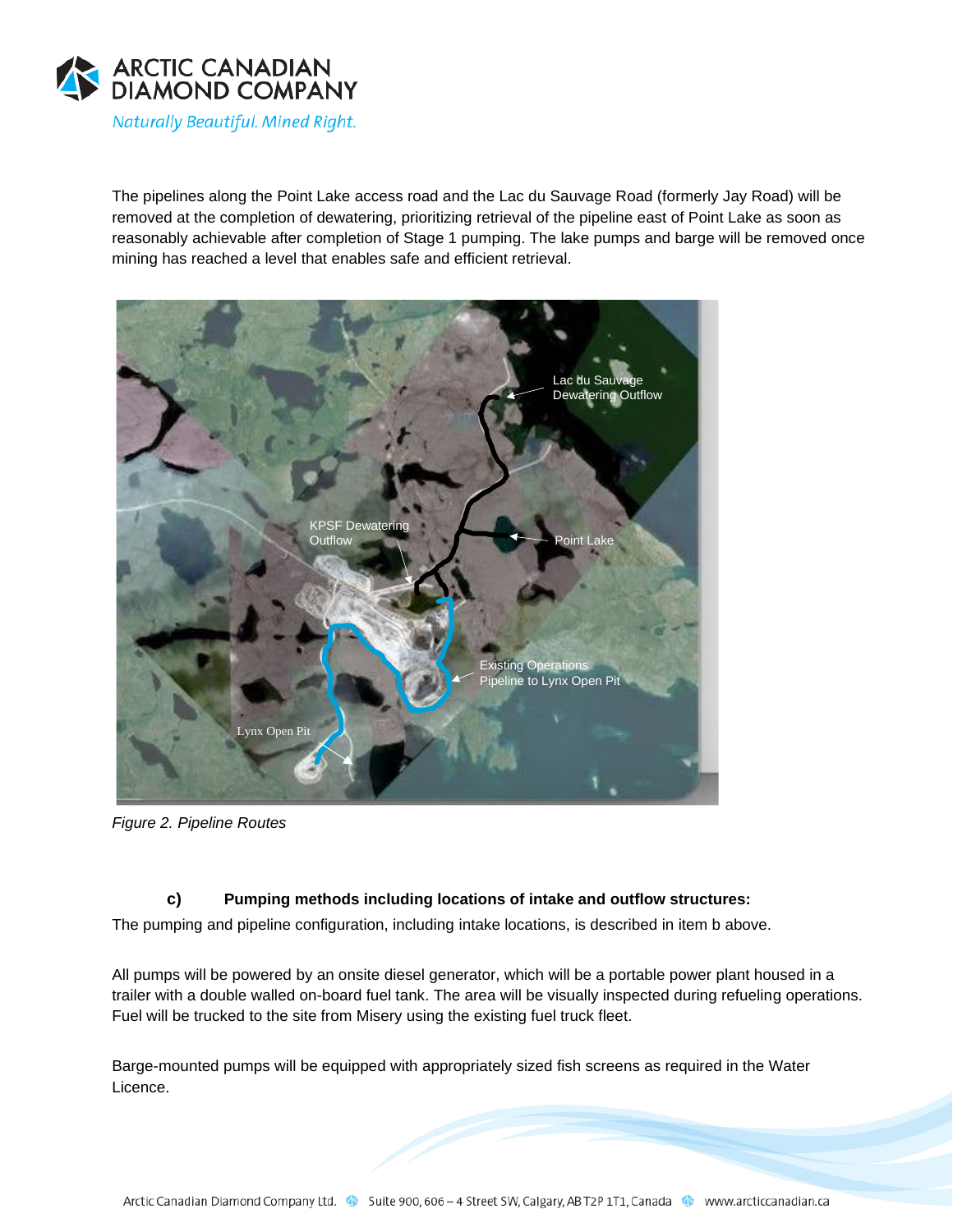

Stage 1 pumping outflow to Lac du Sauvage will occur near the northeast extent of the Lac du Sauvage Road as illustrated on Figure 3. The final outflow location will be authorized by the Inspector prior to use. This location offers good accessibility for pipeline installation and monitoring without additional road construction and a near shore boulder zone that will reduce erosion risk (see item d below).



*Figure 3. Stage 1 Outflow Location* 

#### **d) The design of any erosion prevention structures in the areas where water or Waste is Discharged:**

Erosion prevention for the Stage 1 pump outflow at Lac du Sauvage includes selection of a natural boulder zone to the extent practicable and accessible, with enhancement through placement of additional armour rock and/or other protective materials to the satisfaction of the Inspector. Non-natural materials would be removed following completion of the dewatering program. The volume of additional armour rock that may be placed at the outflow location is estimated at approximately 20  $m^3$  and will not exceed 50  $m^3$ .

Daily monitoring of the Stage 1 outflow location at Lac du Sauvage will be undertaken. If monitoring identifies erosion requiring mitigation (see item e below), potential end of pipe structures to reduce velocities, disperse flow, and mitigate erosion may include building an end of pipe riprap pad or the adjustment of boulders to allow for appropriate flow. Additional measures may include adjusting the flow rate to decrease potential erosion or relocating the outflow location. Alternately, flow could be switched to KPSF or Lynx open pit to avoid erosion at the Lac du Sauvage outflow location. The need for mitigation will be determined based on the monitoring and inspection program.

No erosion protection structures are required for the Stage 2 dewatering to KPSF and Lynx open pit beyond those desired by Arctic for good operational implementation. KPSF is an authorized mine water management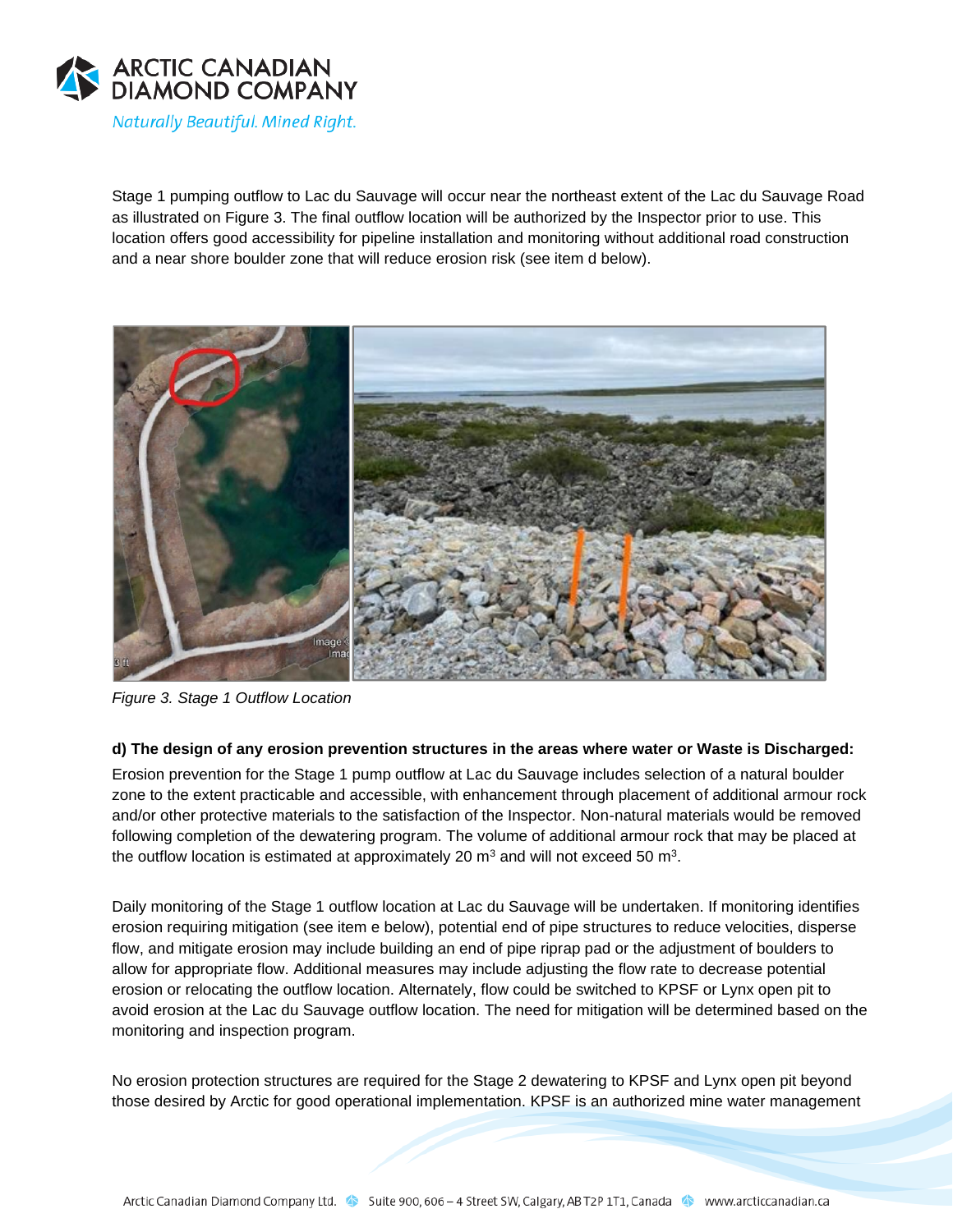

facility with monitoring and control on releases regulated through the Water Licence. Lynx open pit is a secure storage location for settlement of suspended solids.

#### **e) The description of procedures for inspecting any erosion along the affected watercourse;**

For all stages of dewatering, operations personnel will perform daily visual inspections of the active dewatering pipeline and the active outflow location to identify significant or unexpected erosional issues. Observations of erosion will trigger mitigative work where necessary as described in item d above.

#### **f) A description of, and mitigation measures for, any predicted hydrological or water quality impacts to downstream water bodies:**

There are no predicted hydrological impacts to Lac du Sauvage as a result of Stage 1 dewatering. Previous analyses of Lac du Sauvage conducted for the 2016 Jay Project Environmental Assessment demonstrate that the volumes and inflow rates of water pumped from Point Lake are less than those assessed for the Jay Project and do not represent a Project risk. Specifically, the assessed dewatering inflow to Lac du Sauvage for the Jay Project was 14.8 Mm<sup>3</sup> over six months duration at an average flow rate of 6,500 m<sup>3</sup>/hr at a similar location, which is approximately twice the volume and flow rate over a similar timeframe and at a similar inflow location as the Point Lake Project.

There are no predicted water quality effects to Lac du Savuage as a result of Stage 1 dewatering. Both lakes are representative of pristine local waters and outflow from Point Lake naturally flows to Lac du Sauvage. The volume of water to be pumped from Point Lake into Lac du Sauvage during dewatering is a small percentage (1%) of the volume of water in Lac du Sauvage (estimated 575 Mm<sup>3</sup> ).

Water quality and water levels in KPSF are actively monitored and managed through routine operating procedures. Water chemistry within KPSF will be improved by the inflow of Point Lake water and pond water levels will be maintained within acceptable elevations through pumping to Lynx pit (per existing procedures). Adequate capacity is present in Lynx pit to contain water pumped from Point Lake and KPSF during dewatering of Point Lake. Water level monitoring in Lynx pit is conducted on an operational basis and is not a requirement of the dewatering plan.

#### **g) The schedule and locations for water quality monitoring:**

During the Stage 1 pumping program (anticipated to be approximately 90 days), water quality samples will be collected and analysed consistent with Surveillance Network Program (SNP) Part A.1. Grab samples of the dewatering outflow to Lac du Sauvage will be collected daily for analysis of pH, TSS, and turbidity. The SNP location will be near the intake to the outflow within Point Lake. Samples from the end-of-pipe will be collected weekly to verify outflow results for pH, TSS, and turbidity. Should TSS concentrations from the daily grab sample at the SNP location reach 15 mg/L, then collection and analysis of samples at the end-of-pipe would be increased to a daily frequency (i.e., increase from weekly to daily). Additionally, grab samples of the dewatering outflow to Lac du Sauvage will be collected at the SNP location once prior to commencement of dewatering and once on the final day of dewatering for analysis of TSS, total ammonia as nitrogen, major ions, physical parameters, and total metals. All water quality data will be reported to the WLWB in the Dewatering Summary Report, which will be provided within 60 days following completion of Dewatering per Water Licence condition E.7.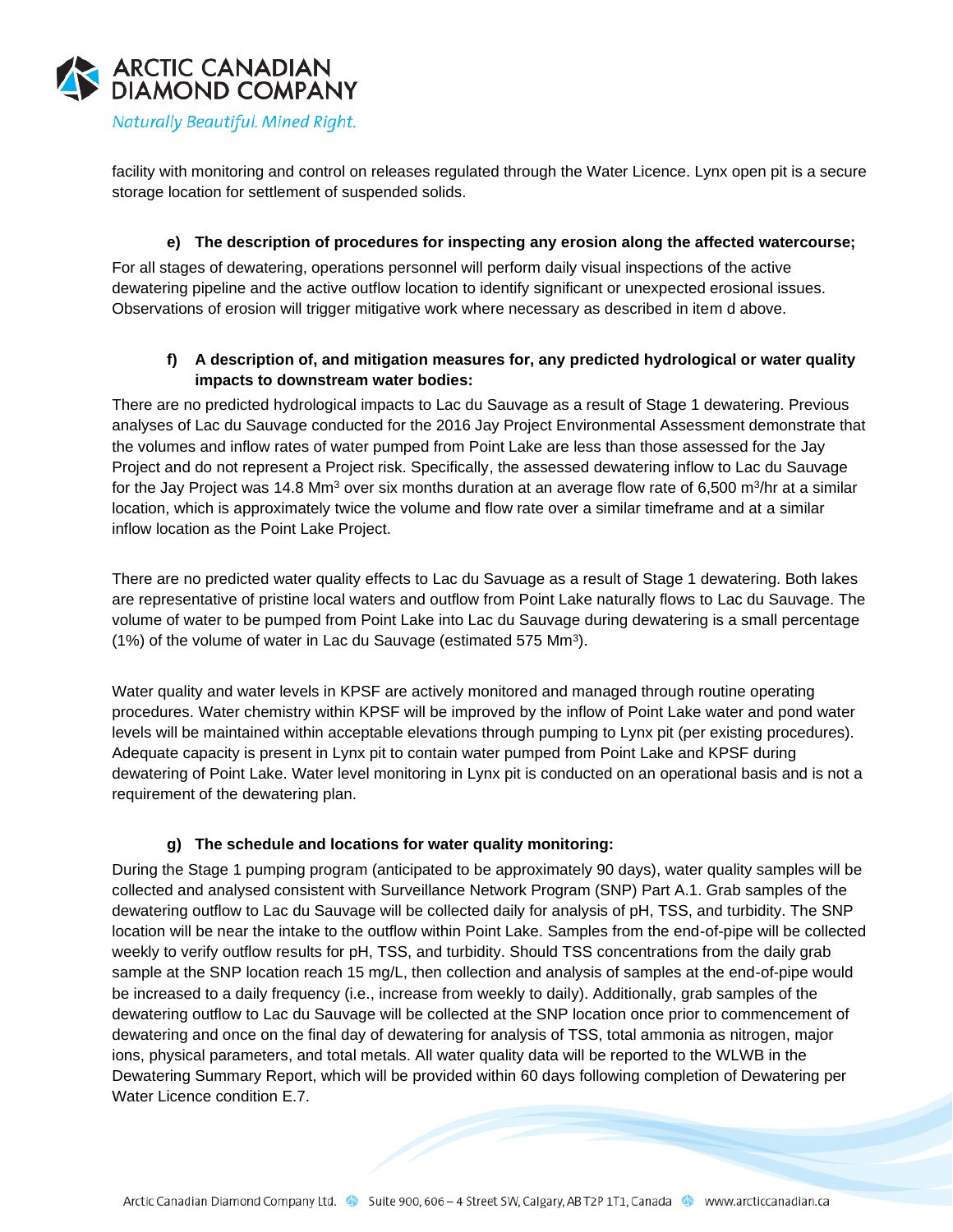

Water quality is measured in KPSF as part of the routine requirements of the Water Licence and as part of the SNP. Monitoring of water quality in the Receiving Environment downstream of KPSF (Cujo Lake) is measured as part of the Aquatic Effects Monitoring Program. The results of these programs are reported to the WLWB monthly (SNP) and annually (AEMP/Water Licence Annual Report). No additional monitoring is required in King Pond.

Water quality in Lynx pit is monitored on an operational basis and is not a requirement of the Dewatering Plan.

### **h) The frequency, location, and procedures for monitoring flow rates in the Discharge stream and where appropriate, in the receiving water body:**

Flow rates and total volumetric flows will be monitored daily by way of flow meters in the pipelines. Flow rates and total volumes will be reported to the WLWB in the Dewatering Report. Flow rates from KPSF to Lynx pit are monitored on an operational basis and not a requirement of the Dewatering Plan. Monitoring within Lac du Sauvage is not required.

## **i) The design of the pipeline and related facilities;**

HDPE pipe with a planned diameter of 30" will be used for both Stage 1 and Stage 2 dewatering. Discharge lines will be placed on existing roads and covered with crushed rock at prescribed intervals to facilitate caribou passage over the pipelines and to prevent movement during dewatering periods. Pipeline routes are described in item b above. Prescriptions for pipeline covering to facilitate caribou passage are specified in the authorizing Land Use Permit.

## **j) The procedures and rates for Dewatering to minimize erosion of the downstream water bodies, adjacent shorelines and, in winter, damage to spawning habitat from the development of icings, overflows, or glaciation.**

Items c, d, e, and f above describe location selection, design, inspection and mitigation procedures for managing the risk of erosion at the Lac du Sauvage shoreline. Dewatering is planned for the open-water season such that there is no risk of glaciation, icings, or overflows.

## **3. Water Quality Action Level**

Water will be pumped to the Receiving Environment (Lac du Sauvage) only during Stage 1. The indicator to end Stage 1 pumping is the concentration of TSS in the pumped water. The Water Licence Effluent Quality Criteria for TSS (25 mg/L, grab sample and 15 mg/L average of four consecutive weekly samples) will be used as the action threshold. Daily sampling of Stage 1 pumped water for TSS analysis is described in item 2g above. Analysis for TSS is conducted at the Ekati Mine Environment laboratory such that the actual concentrations will be known within several hours of sample collection. Pumping to Lac du Sauvage will stop before TSS exceeds the EQC maximum average or grab sample limit. At that time, Arctic will conduct a thorough inspection of the lake basin to identify possible causes of a temporary spike in TSS concentration.